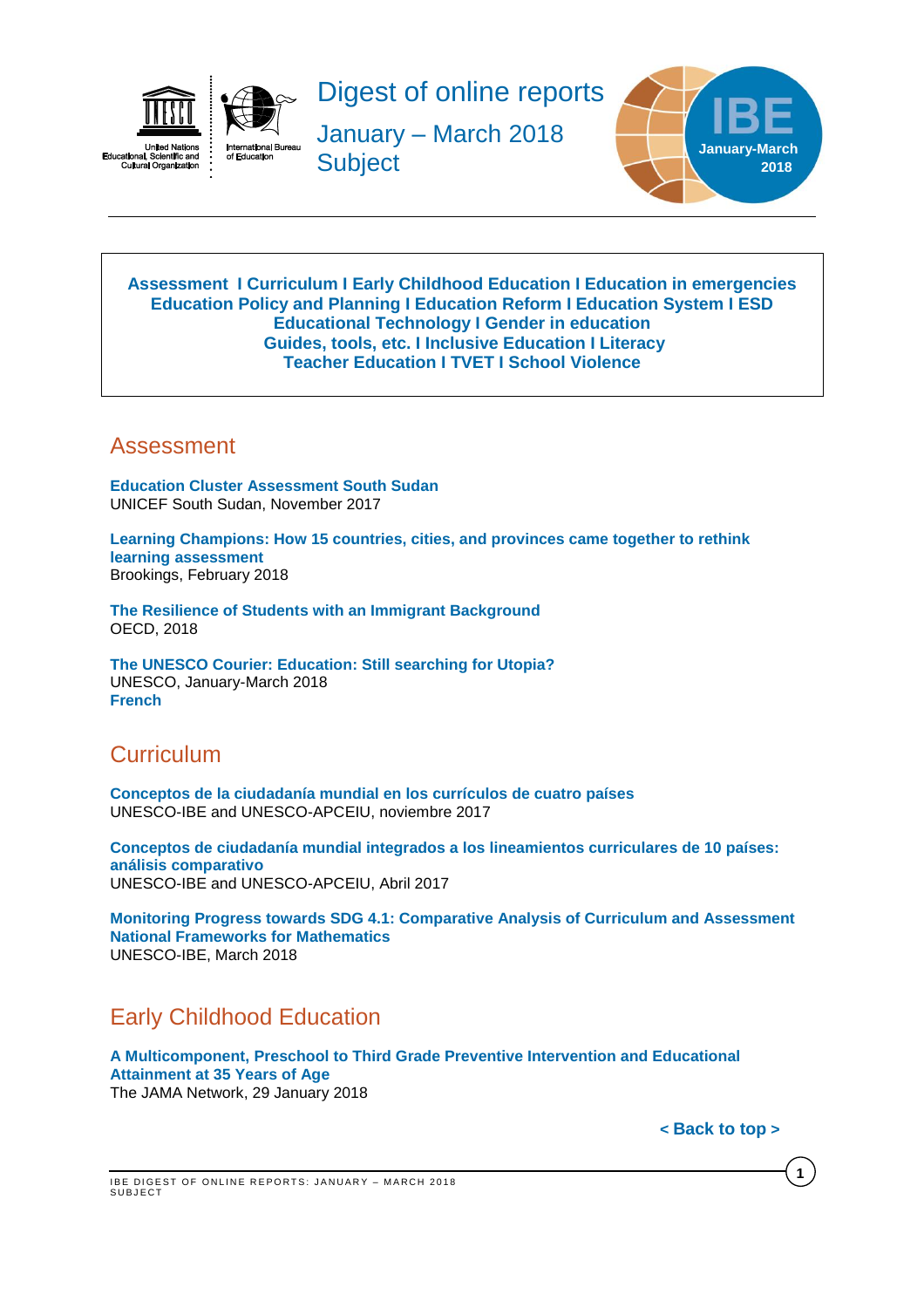**[Early Childhood Education Report 2017](http://ecereport.ca/media/uploads/2017-report-pdfs/ece-report2017-en-feb6.pdf)** Early Childhood Education Report, 6 February **[French](http://ecereport.ca/media/uploads/2017-report-pdfs/ece-report2017-fr-feb6.pdf)**

**[Early Learning in State ESSA Plans](https://ffyf.org/wp-content/uploads/2018/03/Early-Learning-in-State-ESSA-Plans.pdf)** First Five Years Fund, March 2018

#### <span id="page-1-0"></span>Education in emergencies

**[Education & Child Protection in Emergencies: Joint Rapid Needs Assessment: Rohingya](https://reliefweb.int/sites/reliefweb.int/files/resources/eie_cpie_jrna_report_-_rohingya_refugee_response_-_25_january_2018.pdf)  [Refugee Response](https://reliefweb.int/sites/reliefweb.int/files/resources/eie_cpie_jrna_report_-_rohingya_refugee_response_-_25_january_2018.pdf)** Humanitarian Response, 2017

## <span id="page-1-1"></span>Education Policy and Planning

**[La política educativa ante el reto de la segregación escolar en Cataluña](http://unesdoc.unesco.org/images/0026/002614/261471s.pdf)** UNESCO-IIEP, 2018

**[PôleMag n° 27: IIEP Pôle de Dakar information magazine, February 2018](http://unesdoc.unesco.org/images/0026/002614/261492e.pdf)** UNESCO-IIEP Pôle de Dakar, February 2018 **[French](http://unesdoc.unesco.org/images/0026/002614/261492f.pdf)**

**[Walk before you run: the challenges of results-based payments in aid to education](http://unesdoc.unesco.org/images/0026/002611/261149e.pdf)** UNESCO-GEMR, January 2018 **[French](http://unesdoc.unesco.org/images/0026/002611/261149f.pdf)**

#### <span id="page-1-2"></span>Education Reform

**[The Blue Dot, issue 7: Rethinking Learning](http://unesdoc.unesco.org/images/0026/002614/261480e.pdf)** UNESCO-MGIEP, 2018

### <span id="page-1-3"></span>Education System

**[One in Five Children, Adolescents and Youth is Out of School](http://unesdoc.unesco.org/images/0026/002615/261558e.pdf)** UNESCO-UIS, 2018

## <span id="page-1-4"></span>ESD

**[ESD in Teacher Education Institutions: Case studies of best practices in Zambia](http://unesdoc.unesco.org/images/0026/002615/261547e.pdf)** Zambia National Commission for UNESCO, 2017

**[Learning Cities and the SDGs: A Guide to Action](http://unesdoc.unesco.org/images/0026/002604/260442e.pdf)**  UNESCO-UIL, December 2017 **[French](http://unesdoc.unesco.org/images/0026/002605/260559s.pdf) [Spanish](http://unesdoc.unesco.org/images/0026/002605/260559s.pdf)** 

**[Issues and trends in Education for Sustainable Development](http://unesdoc.unesco.org/images/0026/002614/261445e.pdf)** UNESCO, 2018

**< [Back](#page-0-3) to top >**

**2**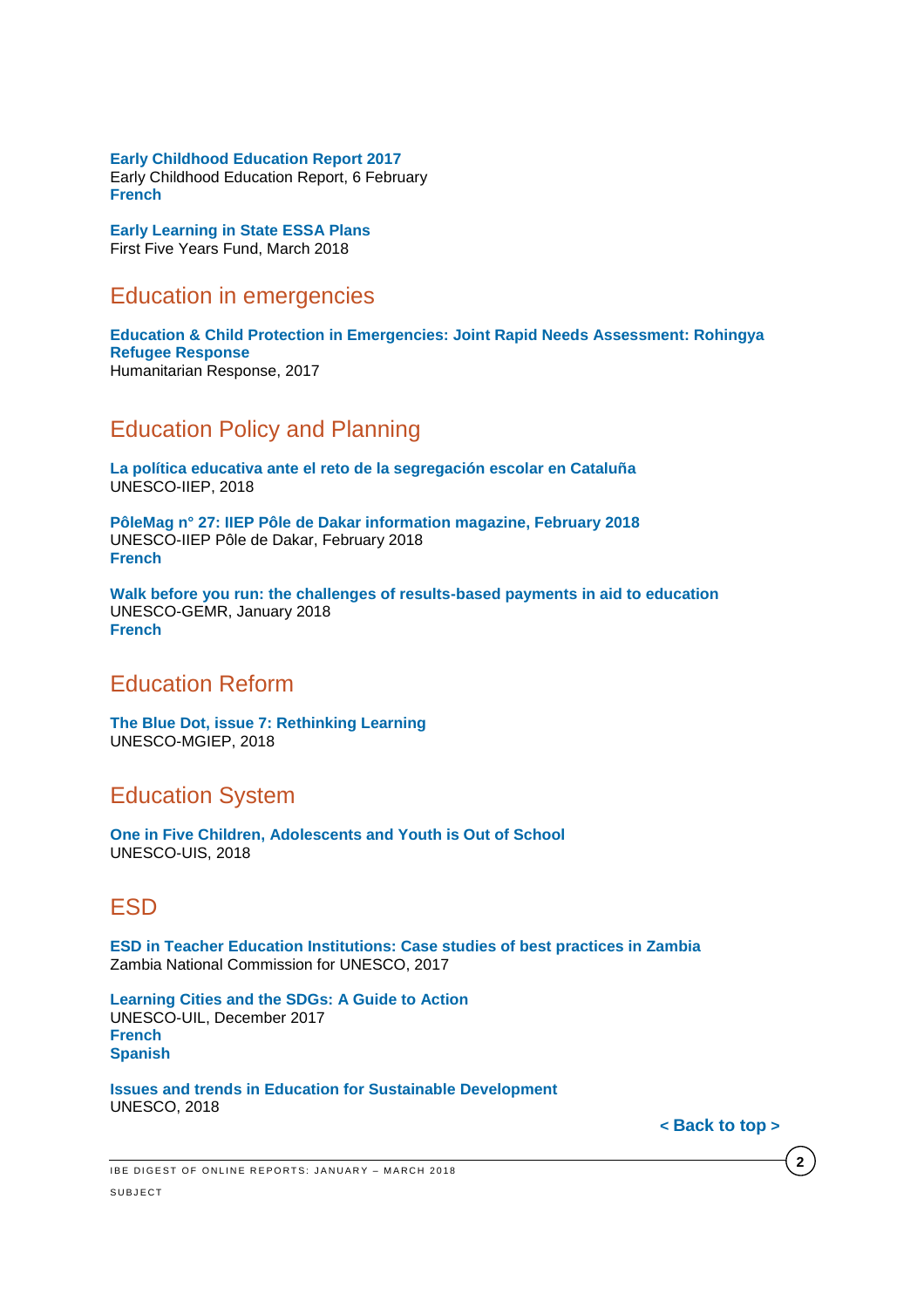## <span id="page-2-0"></span>Educational Technology

**German OER Practices and Policy — [from Bottom-up to Top-down Initiatives](http://unesdoc.unesco.org/images/0026/002614/261446e.pdf)** UNESCO-IITE, 2017

**[ICT Transforming Education in Africa UNESCO-KFIT Project Update, February 2018](http://unesdoc.unesco.org/images/0026/002615/261534e.pdf)** UNESCO-KFIT, February 2018

**[Positioning ICT in Education to Achieve the Education 2030 Agenda in Asia and the Pacific:](http://unesdoc.unesco.org/images/0026/002616/261661e.pdf)  [Recommendations for a Regional Strategy](http://unesdoc.unesco.org/images/0026/002616/261661e.pdf)** UNESCO, 2018

#### <span id="page-2-1"></span>Gender in education

**Closing the [STEM Gap: Why STEM classes and careers still lack girls and what we can do](https://query.prod.cms.rt.microsoft.com/cms/api/am/binary/RE1UMWz)  [about it](https://query.prod.cms.rt.microsoft.com/cms/api/am/binary/RE1UMWz)** Microsoft, March 2018

**[Meeting our commitments to gender equality in education](http://unesdoc.unesco.org/images/0026/002615/261593e.pdf)** UNESCO-GEMR, 2018

<span id="page-2-2"></span>Guides, tools, etc

**[School safety manual: tools for teachers](http://unesdoc.unesco.org/images/0026/002613/261350e.pdf)** UNESCO-IICBA, 2017

**[Transformative pedagogy for peace-building: A guide for teachers](http://unesdoc.unesco.org/images/0026/002613/261349e.pdf)** UNESCO-IICBA, 2017

### <span id="page-2-3"></span>Inclusive Education

**[Planning for Inclusion: How Education Budgets and Plans Target the Most Marginalized](https://plan-international.org/publications/planning-inclusion)** Plan International, February 2018 **(Opens in Chrome)**

#### <span id="page-2-4"></span>**Literacy**

**[Effects of an Afterschool Early Literacy Intervention on the Reading Skills of Children in Public](https://link.springer.com/content/pdf/10.1007%2Fs10566-018-9442-5.pdf)  [Housing Communities](https://link.springer.com/content/pdf/10.1007%2Fs10566-018-9442-5.pdf)** Child Youth Care Forum, 6 February

### <span id="page-2-5"></span>Teacher Education

**[UNESCO-CFIT Phase II newsletter, January 2018](http://unesdoc.unesco.org/images/0026/002612/261280e.pdf)** UNESCO-CFIT, January 2018

**[Report of the Meeting of the SACD Task Team for Teacher Standards](http://unesdoc.unesco.org/images/0026/002616/261627e.pdf)** UNESCO, 2017

**< [Back](#page-0-3) to top >**